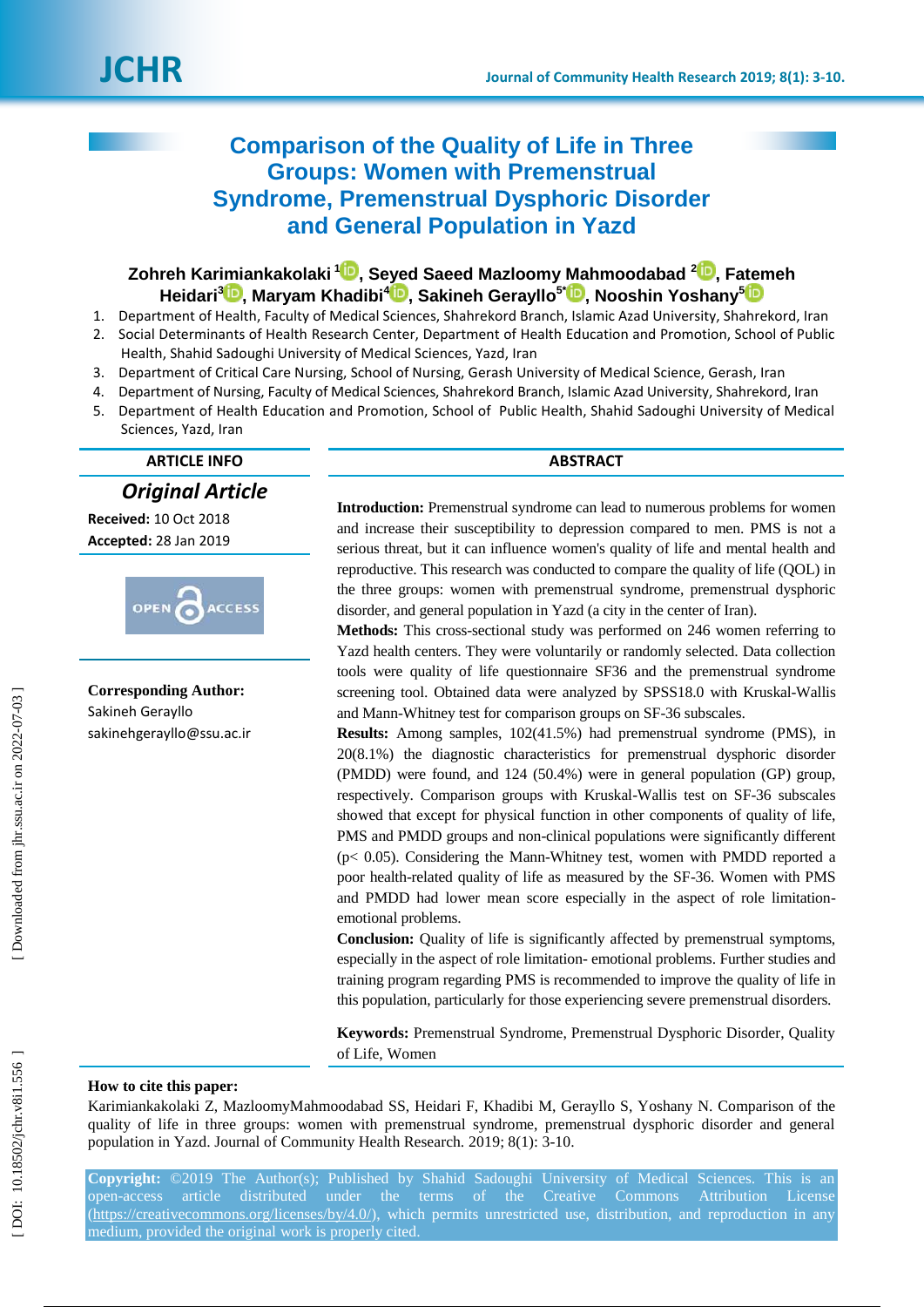#### **Introduction**

Premenstrual syndrome (PMS) is a set of symptoms including emotional, physical and behavioral changes that develop before the menstrual period ( 1 ) . A mild form of the symptoms is named as PMS by the American College of Obstetricians and Gynecologists (ACOG) while Premenstrual Dysphoric Disorder (PMDD) is the severe presentation of that ( 2 ). According to the ACOG report, 85% of the women of reproductive age experience at least one symptom of PMS and PMDD prevalence is 3–8% (2). In a study in Iran, the prevalence of PMS and PMDD is 44% and 16% respectively ( 3 ) .

The most common symptoms of PMS and PMDD are the following: swelling and tenderness of breast, headache, bloating, sleep disturbances, appetite changes, poor concentration, decreased interest, social withdrawal, irritability, mood swings, anxiety/tension, depression, and feeling out of control ( 4, 5 ) . Premenstrual symptoms can lead to numerous problems in women such as impairment of physical performance and psychological health and serious dysfunction in social or occupational aspects  $(6, 7)$ . PMS is not a serious threat, but it can influence women's quality of life and mental health and reproductive (8). PMS make s women more sensitive than men to depression, especially women are more susceptible during premenstrual, postpartum and the climacteric ( 9 ) .

The quality of life is often described as an individual's perception of their position in life within the culture and value system. For evaluation of the functional impact of a disease, health -related quality of life is used. It assesses QOL in the following eight domains: physical activities, social activities, role activities, emotional role functioning, bodily pain, general mental health, vitality and general health perceptions (1). Through improvements in QOL, the complications associated with this disorder can be reduced or make it more tolerable (4).

Several studies indicated a relationship between PMS and QOL. Maleki's study on Iranian women illustrated that premenstrual

symptoms have a significant impact on health related quality of life, especially on mental and emotional domains ( 3 ) . Also, Hautamaki et al. reported that premenstrual symptoms in fertile age could impair the quality of life (10 ) . In a study performed on female students with PMS, a relation between stress and the pre -menstrual syndrome with the quality of life was seen (11 ) . A recent study conducted on Korean women revealed the impact of PMS on daily life activities and also stated that there is a significant association between the severity of PMS and the proportion of women with impaired daily life activities (12 ) . This disorder is particularly common in the younger age groups and, therefore represents a significant public health problem in young girls (13 ) . The findings of other studies emphasize that often the problem of women with premenstrual syndrome and marital dissatisfaction is in emotional dimension (14 ) .

To the author best knowledge, previous studies on premenstrual symptoms and their impact only focused on non -Iranian populations, while there are only a few studies in the literature that on limited samples have evaluated the impact of premenstrual symptoms on women's quality of life who live in Iran. It seems that reducing the symptoms of premenstrual syndrome can improve the quality of life (12 ) . It is necessary to investigate the impact of premenstrual symptoms among larger samples with different age groups and to use a disease -specific tool along with a generic measure to assess health -related quality of life. The purpose of this study was to assess the quality of life in a sample of Iranian women in Yazd with premenstrual disorders (PMS and PMDD) and the general population .

#### **Methods**

This cross -sectional study was conducted with the participation of 246 women referring to Yazd health centers. Sampling was conducted from August 2016 to March 2017. These individuals were selected from women referring to health care centers in suburbs of Yazd (Azadsahr and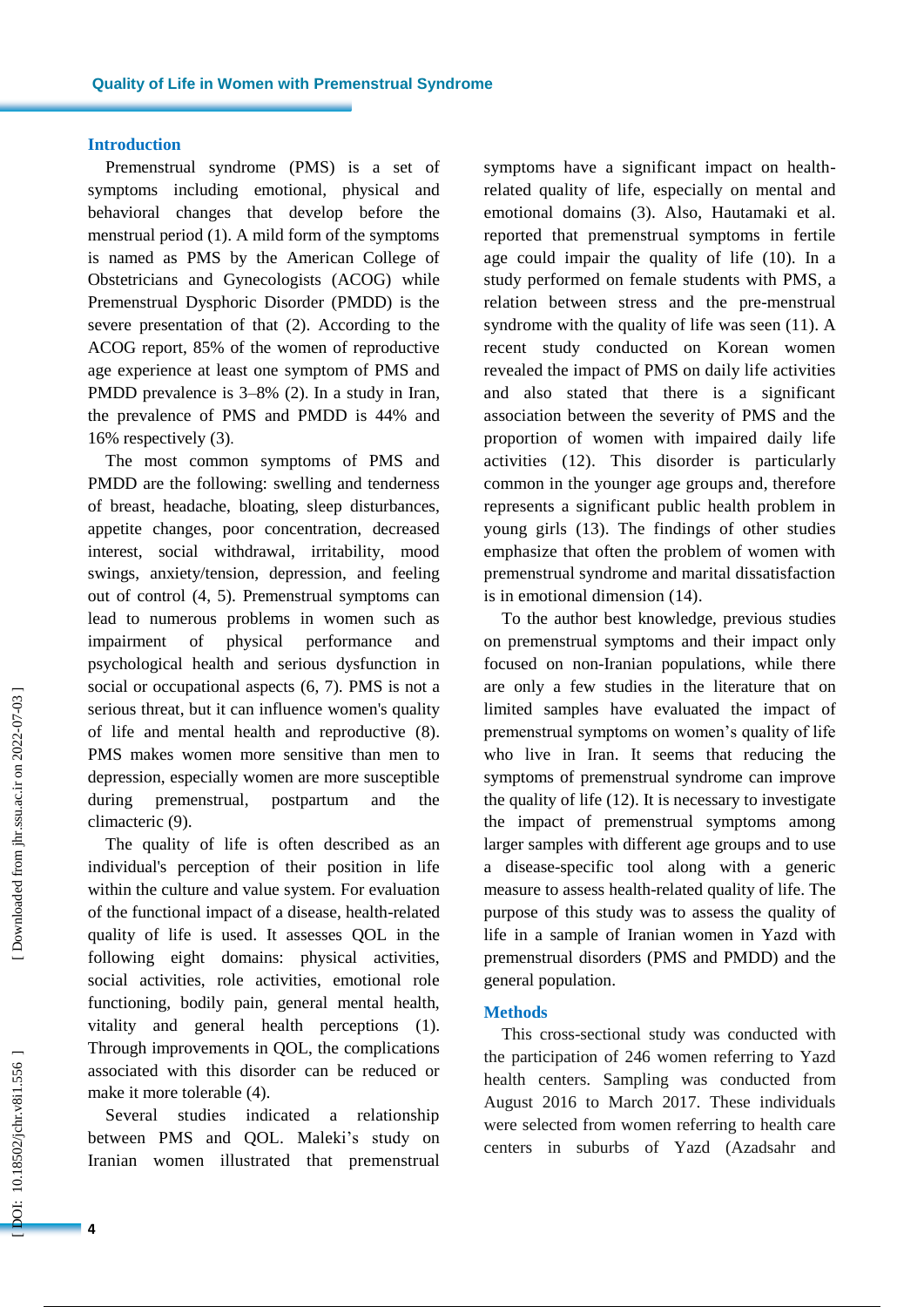Emamshahr health care centers); in categorizing health care centers, five centers were placed in suburban areas. Sampling was done randomly based on the family number registered in the electronic health case. Based on the lottery number of the household file, individuals were invited to participate in the study . Inclusion criteria for participation included people in the 15 -49 age range, being married and willing to participate. Qualified individuals completed the questionnaires after declaring their consent. According to the same study ( 8 ), taking into account the level of confidence 0.95,  $p=$  %80 and d=0.5 sample was estimated for246 people. In this study , data collection tools were Quality of Life questionnaire SF36, screening questionnaires PMS (Premenstrual Syndrome Screening Tool) and the Demographic data.

# **Measures**

# **Short Form Health Survey (SF -36)**

The Short Form Health Survey (SF -36) is an instrument used in assessing the health -related quality of life of patients and the general public (15 ). This multi -item scale assesses eight domains: a) physical functioning (questions 3, 4, 5, 6, 7, 8, 9, 10, 11, 12), b) role limitation due to physical problems (questions 13, 14, 15, 16), c) bodily pain(questions 21, 22), d) general health (questions 1, 33, 34, 35, 36), e) vitality (energy and fatigue) ( questions23, 27, 29, 31), f) social functioning (questions 20, 32), g) role limitation due to emotional problems (questions 17, 18, 19), and h) mental health (questions 24, 25, 26, 28, 30). The scores range from 0 to 100 and a higher score indicates the better health -related quality of life, zero representing the worst HRQOL and 100 representing the best possible score. Based on this, 36 questions of the questionnaire were organized in the form of 8 structures , and each question had a score between 0 (lowest score) and 100 (highest score). Therefore, according to the response of individuals to the questions' options, a score is assigned to the individual and the individual's score in any structure is obtained from summing up individual scores for the

questions of each structure. Zero to 100 for each aspect is intended and is not cut-off point. Translation and validation of Iranian version of the SF -36 were done by Montazeri and colleagues (16 ). In assessing the internal consistency (to test reliability), the Cronbach's α coefficient for all eight Quality of Life and Marital Satisfaction in Medical Staff in Iran SF -36 scales ranged from 0.77 to 0.90 except the vitality scale (a0.65) (17 ) .

# **Premenstrual Syndrome Screening Tool**

The PSST was used for screening women with PMS. This 19 -items questionnaire consists of two parts. One consists of 14 questions designed to acquire the information toward the mood, physical and behavioral symptoms and the second contains five questions designed to assess the effects of PMS symptoms on people's lives. The PSST is constructed by Canada's McMaster University and standardized for Iranian population by Siahbazi et al (18 ) . Women who meet three following conditions, are diagnosed as moderate or severe PMS: (i) for items 1 to 4, at least one should be moderate or severe, (ii) for items 1 to 14, at least four should be moderate or severe and (iii) for the last five items, at least 1 should be moderate . To meet the criteria for PMDD, women must experience these three conditions : (i) for items 1 to 4, at least one should be severe, (ii) for items 1 to 14, at least four should be moderate or severe and (iii) for the last five items, at least 1 should be severe .

# **Statistical analysis**

Obtained data were coded and analyzed descriptively and inferentially using SPSS 18 . Descriptive statistics were used to summarize and organize the data for frequency and percentage of samples in three groups. Kruskal -Walis Test was used for comparison groups on SF -36 subscales, and Mann -Whitney Test was used for pairwise comparison. The level of significance was set, a priori, at 0.05.

# **Ethical approval**

The Institutional Review Board at Shahid Sadoughi University of Medical Sciences approved the study (code: IR.SSU.SPH.REC.1395.79) . In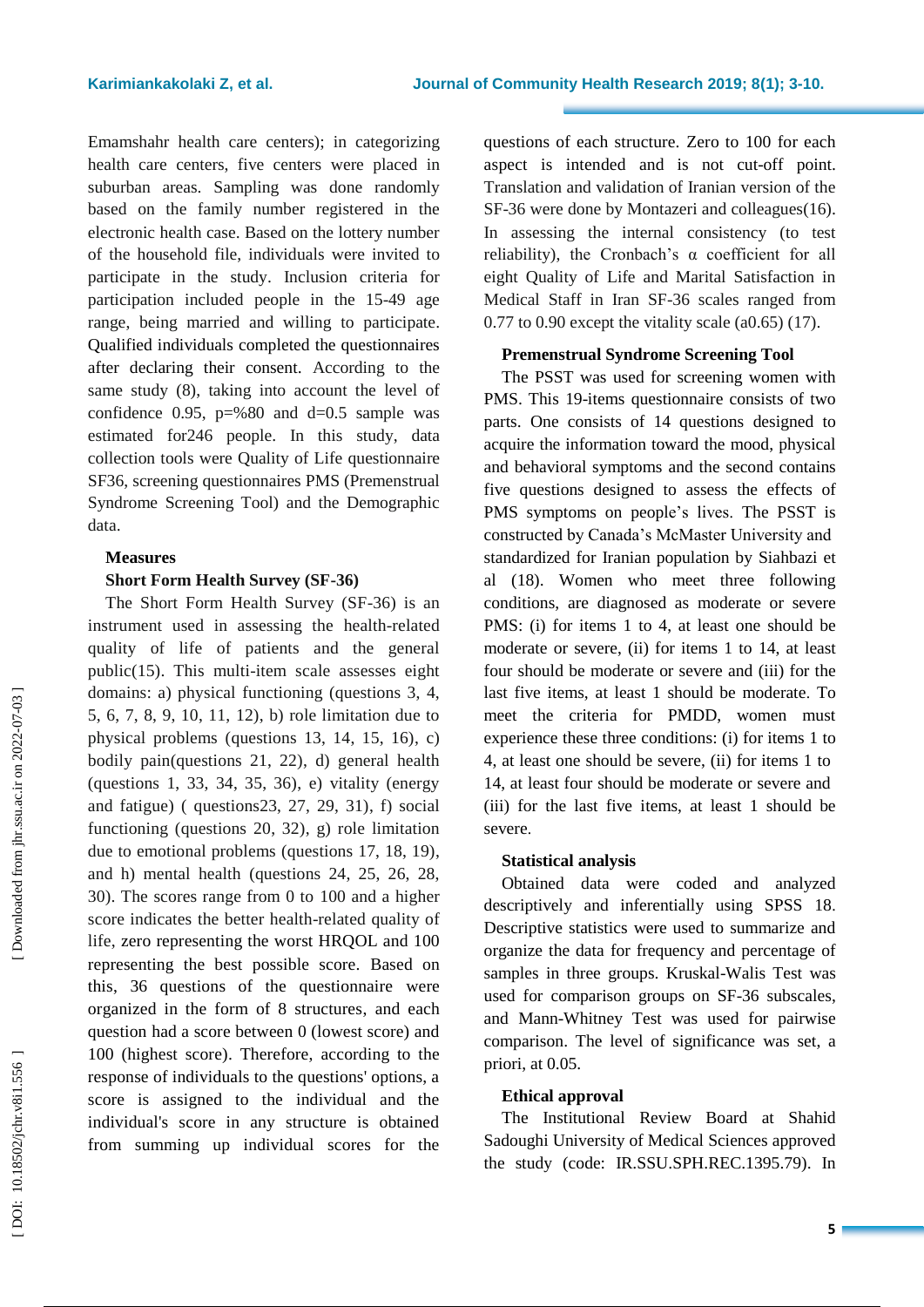order to allow research subjects to make an informed participation decision, they were fully informed of the importance, purposes , and methods of the research. The participants were reassured about their identity , and that other personal information would remain confidential , then the informed consent form was signed by them voluntarily .

# **Results**

### **A profile of the subjects**

This study was conducted with 246 women who referred to Yazd health centers. The mean age of women was  $30.92 \pm 6.18$  years.

Table 1 shows the distribution of demographic variables in women with PMS, PMDD, and the general population.

| <b>Variable</b>              | <b>General Population</b> | <b>PMS</b> | <b>PMDD</b> |          |
|------------------------------|---------------------------|------------|-------------|----------|
|                              | $N(\%)$                   | N(%)       | N(%)        |          |
| Age                          | $17 - 25$                 | 22(17.7)   | 24(23.5)    | 4(20.0)  |
|                              | 26-34                     | 59(47.6)   | 57(55.9)    | 7(35.0)  |
|                              | 35-42                     | 43(34.7)   | 21(20.6)    | 9(45.0)  |
| <b>Marital Duration</b>      | $1 - 5$                   | 39(31.5)   | 38(37.3)    | 4(20.0)  |
|                              | $5.5 - 15$                | 54(43.5)   | 51(50.0)    | 9(45.0)  |
|                              | $\geq$ 15                 | 31(25.0)   | 13(12.7)    | 7(35.0)  |
| Number Of Offspring          | $\geq$ 2                  | 102(82.3)  | 90(88.2)    | 16(80.0) |
|                              | $<$ 2                     | 22(17.7)   | 12(11.8)    | 4(20.0)  |
| Women's level of education   | Sub Diploma               | 17(13.7)   | 10(9.8)     | 4(20.0)  |
|                              | Diploma                   | 46(37.1)   | 28(27.5)    | 10(50.0) |
|                              | Bachelor's Degree         | 61(49.2)   | 64(62.7)    | 6(30.0)  |
| Women's employ               | Homemaker                 | 90(72.6)   | 64(62.7)    | 14(70.0) |
|                              | Employment                | 34(27.4)   | 38(37.3)    | 6(30.0)  |
| Husband's level of education | Sub Diploma               | 27(21.8)   | 17(16.7)    | 8(40.0)  |
|                              | Diploma                   | 47(37.9)   | 35(34.3)    | 6(30.0)  |
|                              | Bachelor's Degree         | 50(40.3)   | 50(49.0)    | 6(30.0)  |
| Husband's employ             | Employee                  | 49(39.5)   | 46(45.1)    | 6(30.0)  |
|                              | Self-Employment           | 72(58.1)   | 55(53.9)    | 11(55.0) |
|                              | Unemployed                | 3(2.4)     | 1(1.0)      | 3(15.0)  |
| <b>Economic Status</b>       | Weak                      | 3(2.4)     | 0(0)        | 2(10.0)  |
|                              | Moderate                  | 83(66.9)   | 78(76.5)    | 14(70.0) |
|                              | Good                      | 37(29.8)   | 22(21.6)    | 4(20.0)  |
|                              | Excellent                 | 1(0.8)     | 2(2.0)      | 0(0)     |

**Table 1 .** Demographics frequency of samples in the three groups (n=246)

#### **Frequency and in the three groups**

Sample s were organized in t hree groups (PMS, PMDD , and General Population), half of the samples had no symptoms of premenstrual syndrome. Frequency and percentage of samples was 124 (50.4%) in the general population, 102(41.5%) in PMS and 20(8.1%) in PMDD .

#### **Comparison SF -36 subscales in t hree groups**

The result of Kruskal -Walis Test for Comparison groups on SF -36 subscales showed that except for physical function  $(p= 0.125)$  in other aspects of quality of life ( $p= 0.000$ ), PMS and PMDD groups and general populations were significantly different. Aspects "social functioning," "Role Limitation-Physical Health," "Role Limitation -Emotional Problems," "mental health," "vitality," "bodily pain" and "general health" in general population are higher than the women with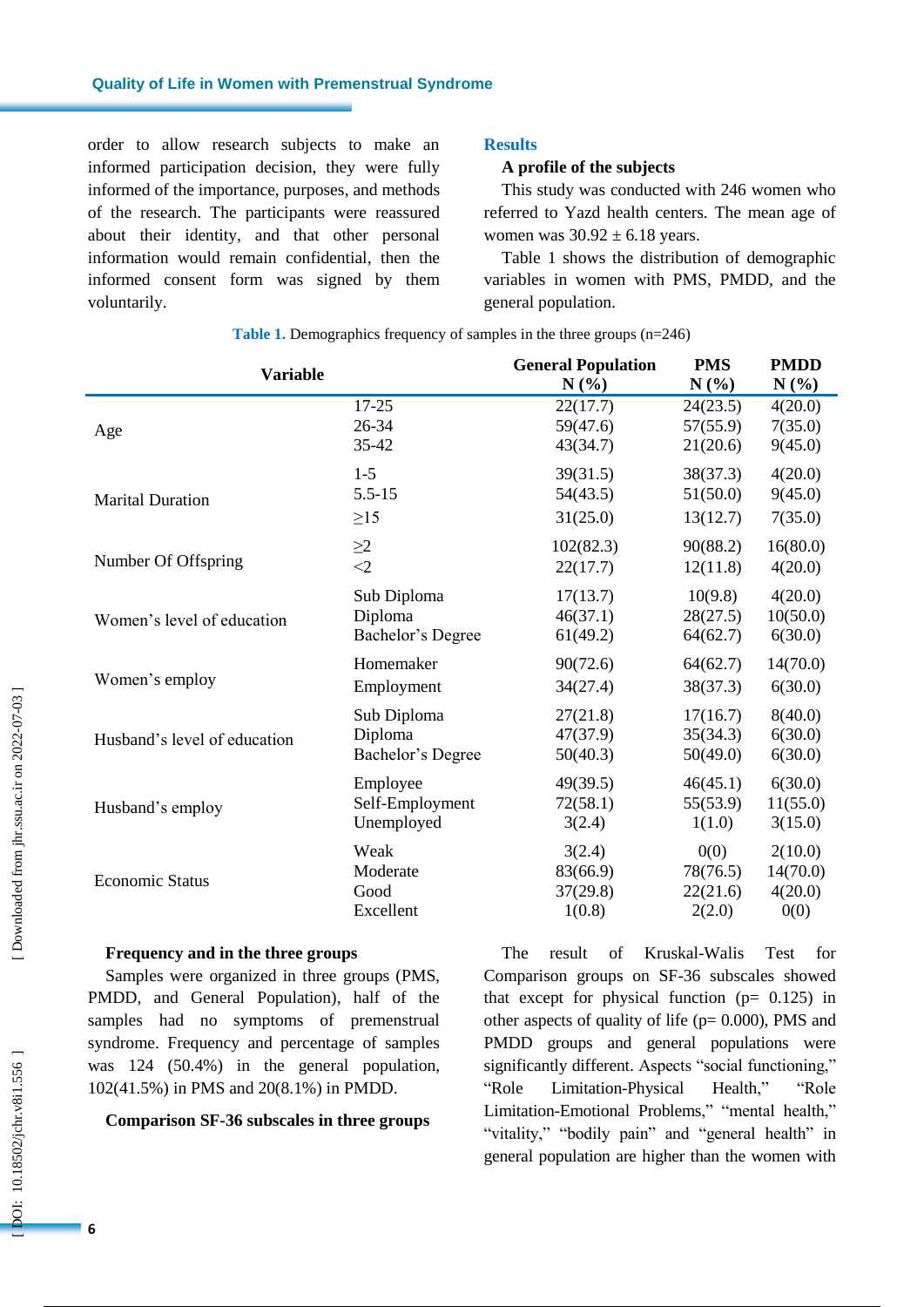PMS and PMDD, respectively (p< 0.05). Also, aspect "general health" in women with PMS is higher than the women with PMDD ( $p= 0.025$ ). Considering these findings , a poor health -related quality of life measuring by the SF -36 was seen in women with PMDD. Women with PMS and PMDD had lower mean score especially in aspect role emotional. The result of this test and the Mann - Witney Test is reported in Table 2 .

| <b>Table 2.</b> Comparison groups for the three groups on SF-36 subscales in samples |                               |  |  |                                                                                 |             |             |                           |       |           |                     |                                                                   |
|--------------------------------------------------------------------------------------|-------------------------------|--|--|---------------------------------------------------------------------------------|-------------|-------------|---------------------------|-------|-----------|---------------------|-------------------------------------------------------------------|
| <b>SF-36</b><br>subscales                                                            | General population(GP)        |  |  | <b>PMS</b>                                                                      |             | <b>PMDD</b> |                           |       | $P-$      | Comparison          |                                                                   |
|                                                                                      | Median±IRQ Mean SD            |  |  | Median±IRQ Mean SD                                                              |             |             | Median±IRQ Mean           |       | <b>SD</b> | value               | with Mann-<br><b>Witney</b>                                       |
| Physical<br>functioning                                                              |                               |  |  | 80.00 ± 28.75 75.96 21.87 75.00 ± 20.00 74.16 18.57                             |             |             | 72.50±12.50               | 70.00 | 17.91     | 0.125               |                                                                   |
| Social<br>functioning                                                                | $75.00 \pm 25.00$             |  |  | 74.09 18.87 62.50±25.00                                                         | 63.11 18.81 |             | $62.50\pm46.88$           | 55.00 | 25.77     | $0.001**$           | GP>PMS<br>$0.000*$<br>GP>PMDD<br>$0.003*$                         |
| Role<br>Limitation-<br>Physical<br>Health                                            |                               |  |  | $100.00\pm25.00$ 79.63 31.61 75.00 $\pm$ 50.00 64.95 35.57                      |             |             | 75.00±68.75               |       |           | 66.25 38.28 0.000** | GP>PMS<br>$0.000*$                                                |
| Role<br>Limitation-<br>Emotional<br>Problems                                         | $100.00\pm 66.67$ 70.96 38.71 |  |  | $66.66 \pm 100$                                                                 |             | 52.94 41.78 | $33.33 \pm 66.67$         | 40.00 |           | 39.88 0.000**       | GP>PMS<br>$0.001*$<br>GP>PMDD<br>$0.001*$                         |
| Mental<br>health                                                                     |                               |  |  | $72.00\pm27.00$ 69.77 17.03 56.00 $\pm17.00$ 57.80 16.09 54.00 $\pm19.00$       |             |             |                           |       |           | 50.40 17.95 0.000** | GP>PMS<br>$0.000*$<br>GP>PMDD<br>$0.000*$                         |
| Vitality                                                                             |                               |  |  | $67.50\pm23.75$ $67.13$ $14.95$ $57.50\pm21.25$ $57.25$ $16.49$ $50.00\pm23.75$ |             |             |                           |       |           | 51.50 17.95 0.000** | GP>PMS<br>$0.000*$<br>GP>PMDD<br>$0.000*$                         |
| Bodily pain                                                                          |                               |  |  | 77.50±20.00 74.83 16.75 67.50±32.50                                             |             |             | 63.16 19.55 57.50 ± 37.50 | 57.25 |           | 26.78 0.000**       | GP>PMS<br>$0.000*$<br>GP>PMDD<br>$0.002*$                         |
| General<br>health                                                                    |                               |  |  | 65.00 ± 25.00 64.59 15.85 55.00 ± 25.00 57.59 17.67                             |             |             | $50.00 \pm 15.00$         | 47.75 | 17.05     | $0.000**$           | GP>PMS<br>$0.004*$<br>GP>PMDD<br>$0.000*$<br>PMS>PMDD<br>$0.025*$ |

\*\* Kruskal-Walis Test \* Mann-Witney Test

### **Discussion**

This study aimed at investigating the quality of life in the t hree groups: women with premenstrual syndrome, premenstrual dysphoric disorder and the general population in Yazd.

# **The frequency of women with PMS and PMDD**

In this study , 41.5 % of women had PMS and 8.1% had PMDD . However, this rate is lower, higher or similar to the rate of other countries. In other words , Maleki et al. reported that 44%

Downloaded from jhr.ssu.ac.ir on 2022-07-03 ]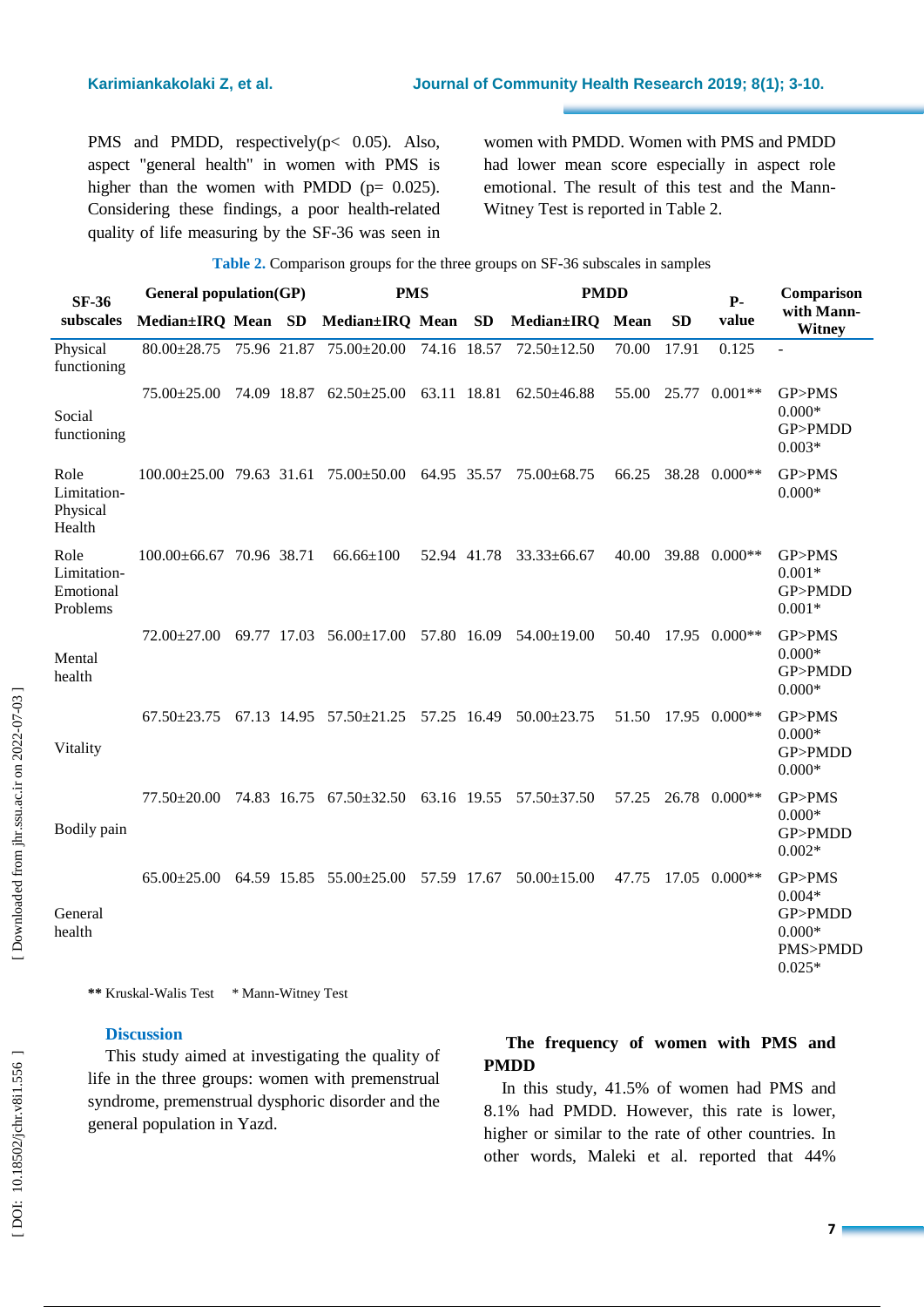participant had PMS and 16% had PMDD ( 3 ). Sahin et al. reported that the frequency of PMS was 36.3% ( 1 ). Delara et al. showed that the ICD - 10 diagnostic criteria for PMS was found in all research subjects and based on the DSM-IV diagnostic criteria, 37.2% of participants were experiencing PMDD ( 4 ). Kapur et al. found that 16 (40%) of the women undergoing the survey were found to be suffering from mild form of premenstrual syndrome , and interestingly 10 (25%) and 7 (18%) out of the total number of women (40) surveyed were having moderate and severe premenstrual syndrome respectively ( 6 ) . Edward et al. reported mild PMS 21.7%, moderate PMS 64.8% and severe PMS 13.4% , respectively ( 8 ) . Dirikvand Moghadam et al. in Meta -analysis study covering 17 studies that reported the total frequency of PMS 48% and frequency of this syndrome in Europa, Africa, Asia , and South America was 40%, 85%, 46% and 60% , respectively (19 ) .

Differences in studies can be due to factors such as menstruation, lactation , and menopause and probably because of race, ethnicity, and cultural differences in expressing symptoms in different societies (20 ). Also, the difference in the instrument of measuring signs can lead to a difference between the statistics. However, recognizing these symptoms and focusing on people with more severe symptoms can be effective in improving these symptoms and helping women. Reported frequently in this study had many similarities with Iranian Studies, results with other non -Iranian Studies was different. Of course, the diversity of the regions in terms of social, economic, and even cultural climate and stress can be a justification for this difference. The difference in study populations and research methods may be the reasons for achieving different results.

#### **Comparison SF -36 subscales in t hree groups**

Comparison groups on SF -36 subscales showed that except for physical function in other aspects of quality of life, PMS, PMDD groups, and general populations were significantly different . Women with PMDD reported a poor health -related quality of life. What is surprising is that women with PMS and PMDD had lower mean score especially in aspect "role limitation - emotional problems." It can be seen from this survey that the impact of premenstrual symptoms on mental and emotional health -related quality of life domains is greater than its physical domains. This indicates the necessity of further attention of psychologists and other mental health professionals to this disorder.

This result is consistent with Maleki et al. that showed except for physical function in other aspects of quality of life, PMS and PMDD groups and non -clinical populations were significantly different. Based on these findings, poor health related quality of life was obtained using the SF -36 in women with PMDD especially on mental health, vitality and social activities ( 3 ). Similarly, Sahin et al. found that mean scores of students with PMS from all domains of SF -36 was significantly low compared to students without PMS and average score participant with PMS in aspect "role emotional" was 33.3 that was lower than all the other aspects ( 1 ) . In addition , Dean et al. indicated that PMS is a factor associated with reducing the quality of life, especially in mental subscale (21). The findings of a study by Delara et al. confirm that adolescents with premenstrual disorders suffer from poor health -related quality of life especially in an emotional and physical role, social functioning and bodily pain domains (4). Furthermore , the SF -36 was used by Nisar et al. to assess health -related quality of life in Pakistan female adolescents with PMS ; they found a significantly lower mean score of QOL in the affected group (22 ) .

The results of this study were consistent with these studies. What seems certain , the result of this study indicated that in women with PMS and PMDD, symptoms of this syndrome impairs a person's life ; subsequently, this disorder affects the quality of life . On the other hand, considering that, emotional problems, relationship and mental symptoms of this syndrome are of great intensity, and the first aspect of the quality of life that was most affected, is the aspect of emotional role.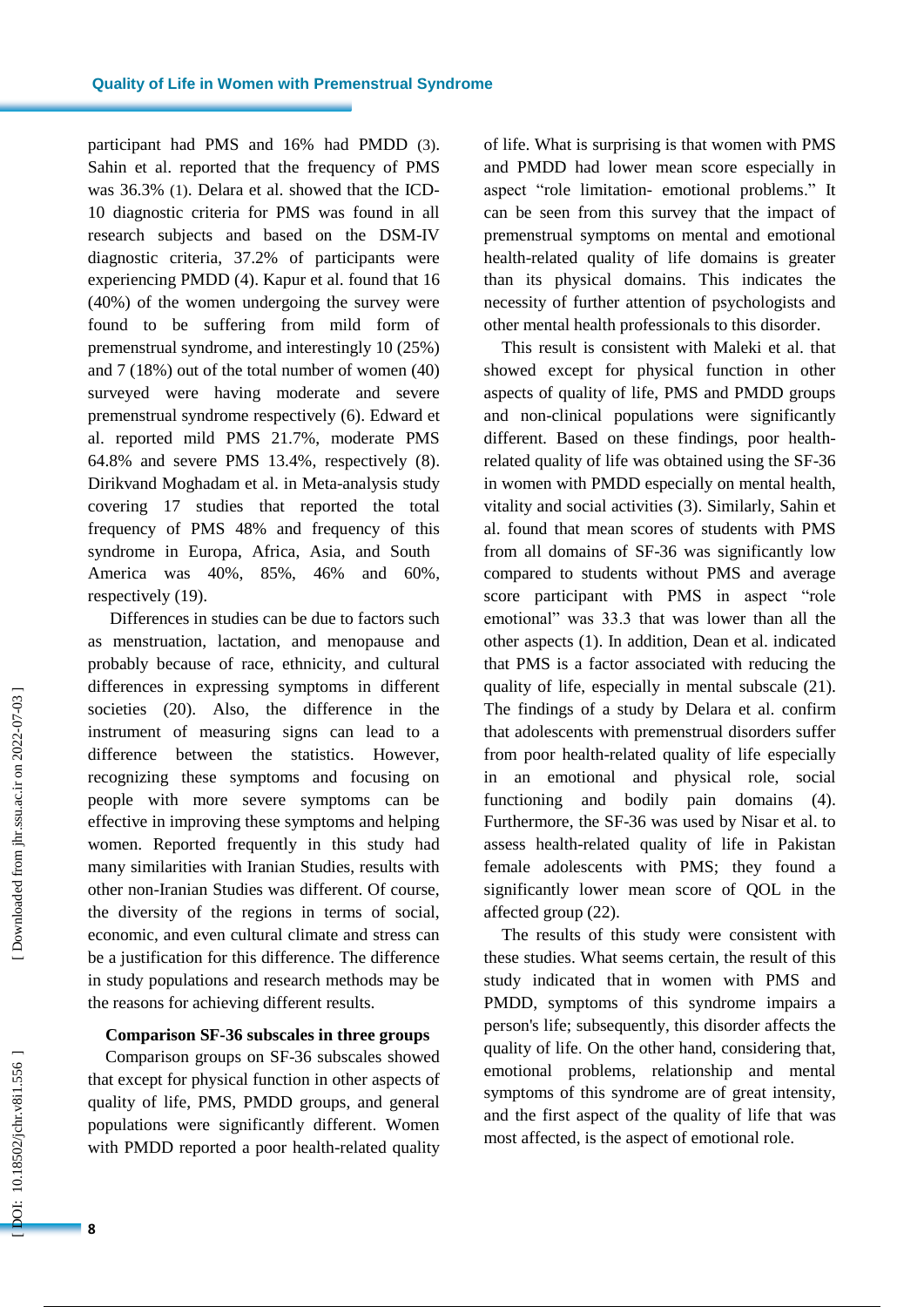#### **Conclusion**

Findings of this study affirmed the fact that the quality of life was considerably lower in women with PMS and PMDD versus the general population. Awareness of this issue can help; health care providers get a better knowledge of these people and provide them with recommendations for reducing or improving symptoms . Women's quality of life can improve by the implementation of training programs especially for those suffering from more severe premenstrual disorders.

In addition, better diagnostics, symptoms of premenstrual syndrome and its relation to various aspects of quality of life, can be carried out necessary measures. Considering that emotional role, is the lowest aspect of the quality of life of participants, especially in patients with PMDD, we need to focus more on the aspects of a spiritual, mental and emotional role in improving the quality of life.

This study has several limitations that need to be taken into consideration when generalizing about the finding. One of them is that it was a cross sectional study. The next item was confined to the area borders of the city. This study suggests that more research is required on these limitations.

Also, training programs ar e developed to better understand the symptoms and treatments and the results after the intervention are analyzed in order to measure the quality of life associated with it.

#### **Acknowledgments**

The article is based on a proposal (code: IR.SSU.SPH.REC.1395.79) at the Shahid Sadoughi University of Medical Sciences. The authors would like to offer their special thanks to the dean of health faculty. They would also like to extend their thanks to the staff of Yazd health centers and the women participating in the study.

### **Conflict of Interest**

Authors declare no conflict of interests .

# **References**

- 1.Sahin S, Ozdemir K, Unsal A. Evaluation of premenstrual syndrome and quality of life in university students. Journal of Pakistan Medical Association. 2014; 64(8): 915 -922.
- 2.Morowatisharifabad M, Karimiankakolaki Z, Bokaie M, et al. The effects of training married men about premenstrual syndrome by pamphlets and short messages on marital satisfaction. Health Education Research. 2014; 29(6): 1005-1014.
- 3.Maleki F, Pourshahbaz A, Asadi A, et al. The impact of premenstrual disorders on health -related quality of life (HRQOL). Practice in Clinical Psychology . 2014; 2(2): 77 -84.
- 4.Delara M, Ghofranipour F, Azadfallah P, et al. Health related quality of life among adolescents with premenstrual disorders: a cross sectional study. Health and Quality of Life Outcomes. 2012; 10(1): 1-5.
- 5.Morowatisharifabad M, Karimiankakolaki Z, Bokaie M, et al. Evaluation of the frequency of clinical manifestations of premenstrual syndrome in young married women in Yazd. Community Health Journal . 2014; 8(3): 45 -53.[Persian]
- 6.Kapur N. Premenstrual symptoms and social disability. International Journal of Innovative Knowledge Concepts . 2016; 4(1): 1 -11.
- 7.Firoozi R, Kafi M, Salehi I, et al. The relationship between severity of premenstrual syndrome and psychiatric symptoms. Iranian Journal of Psychiatry. 2012; 7(1): 36-40.
- 8.Seedhom AE, Mohammed ES, Mahfouz EM. Life style factors associated with premenstrual syndrome among El Minia university students, Egypt. ISRN Public Health . 2013; 2013(617123): 1 -6.